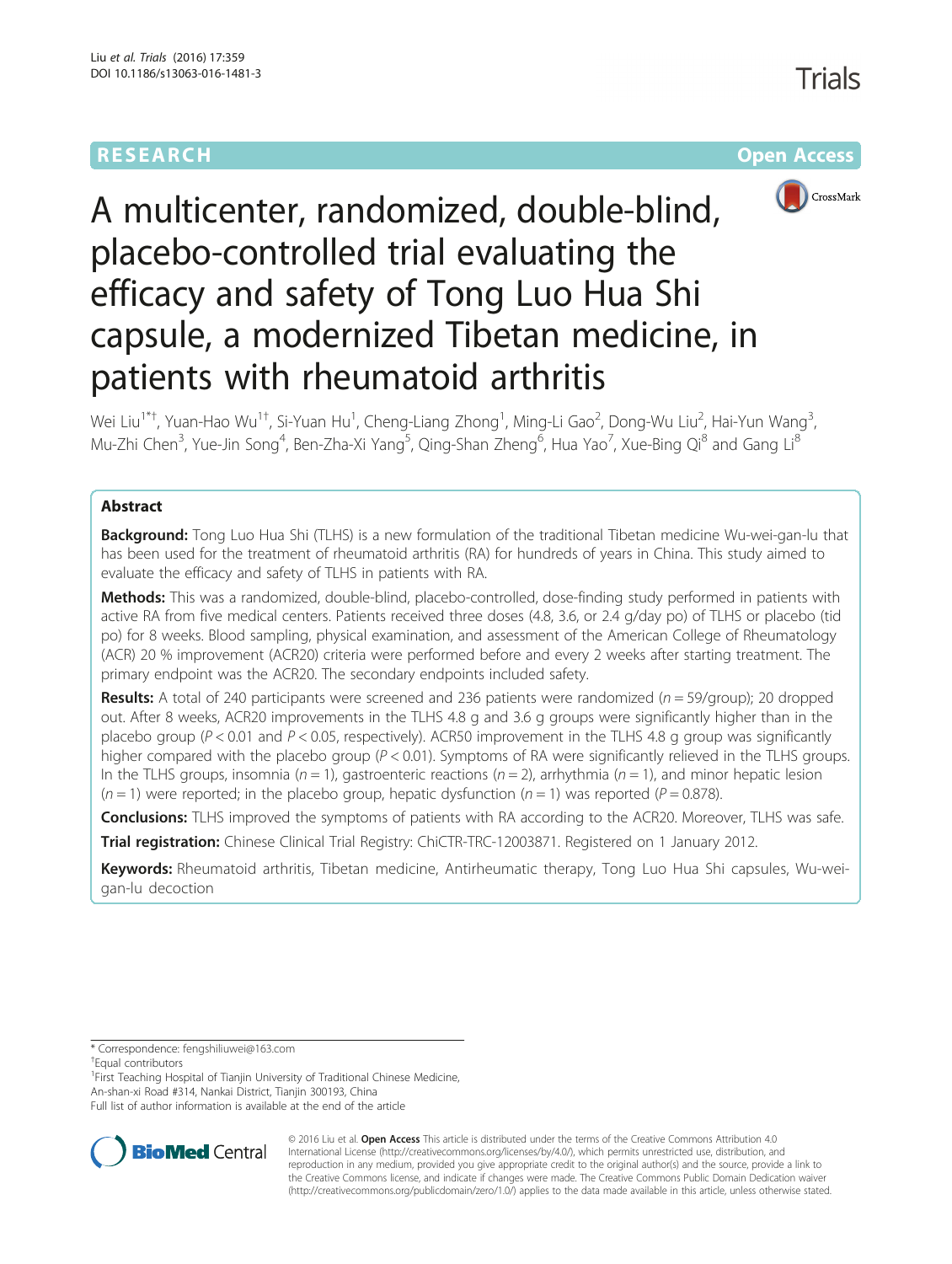# Background

Rheumatoid arthritis (RA) is a chronic inflammatory disease characterized by persistent synovitis and progressive destruction of cartilage and bone with the presence of rheumatoid factors. RA is also associated with systemic inflammatory manifestations in addition to local inflammation of multiple joints [\[1](#page-6-0)–[3\]](#page-6-0). The prevalence of RA is 0.35 % in women and 0.13 % in men [\[4](#page-6-0)]. Risk factors include smoking, genetic factors, elevated rheumatoid factor levels, elevated soluble tumor necrosis factor receptor II levels, coffee consumption, absence of hormonal replacement therapy, and posttraumatic stress disorder [[5](#page-6-0)–[9\]](#page-6-0). Treatment of RA involves the control of inflammation using anti-inflammatory drugs [[1, 2\]](#page-6-0).

Tong Luo Hua Shi (TLHS) capsules are a new formulation of the traditional Wu-wei-gan-lu decoction, which is one of the basic medicines in traditional Tibetan medicine for the treatments of different diseases, especially RA, and has been used for hundreds of years in China [\[10](#page-6-0)–[12](#page-6-0)]. TLHS is made from herbs including Salvia miltiorrhiza, Ephedra intermedia, Sabina przewalskii, Myricaria paniculata, Artemisia sieversiana, Astragalus membranaceus, and Rhododendron anthopogonoides [[10](#page-6-0)–[12\]](#page-6-0). Previous studies of the Wu-wei-gan-lu decoction revealed its efficacy for the treatment of acute gouty arthritis [[13\]](#page-6-0) and RA [[14, 15](#page-6-0)].

Therefore, the aim of the present study was to evaluate the efficacy and safety of TLHS in patients with RA.

# Methods

#### Study design

This was a multicenter, randomized, double-blind, placebo-controlled, dose-finding trial. It was reported according to the recommendation of the Consolidated Standards of Reporting Trials (CONSORT) [\[16\]](#page-6-0). The trial was approved by the State Food and Drug Administration of China (No. 2006 L03370) and the ethical committee of The First Teaching Hospital of Tianjin University of Traditional Chinese Medicine (No. TYLL2009015). Written informed consent was obtained from each participant before enrollment. The trial was registered with the Chinese Clinical Trial Registry (registration number: ChiCTR-TRC-12003871; date of registration: 1 January 2012). The manuscript was in accordance with the populated CONSORT checklist (see Additional file [1\)](#page-5-0) and flow diagram (see Additional file [2](#page-5-0)).

This study took place in five centers: the First Teaching Hospital of Tianjin University of Traditional Chinese Medicine, the Affiliated Hospital of Liaoning University of Traditional Chinese Medicine, the Traditional Chinese Medicine Hospital of Xinjiang Uygur Autonomous Region, the Hubei Hospital of Traditional Chinese Medicine, and the Tibetan Medicine Hospital of Qinghai Province.

#### Participants

Participants ( $n = 236$ ) were recruited between May 2009 and June 2011. Participants had to have been diagnosed with RA according to the American College of Rheumatology (ACR) 1991 revised criteria [\[17](#page-6-0)]. All participants had to have an ACR functional class of I, II, or III, and be in radiographic stage I, II, or III.

Exclusion criteria were: (1) pregnant or lactating women, and women of child-bearing age who were not using an effective method of contraception; (2) severe disability; (3) history of serious allergic reactions; (4) any other concurrent rheumatic disease such as systemic lupus erythematosus, Sjogren's syndrome, or severe osteoarthritis; (5) significant cardiac, hematologic, respiratory, neurological, endocrine, renal, hepatic, gastrointestinal, or psychotic disease; (6) active recurrent infection; (7) alcoholism or drug dependency; or (8) psychological disorder.

Nonsteroidal anti-inflammatory drugs (NSAIDs) were discontinued at least 30 days before participation. Participants receiving a stable dosing regimen of the same glucocorticoids, e.g., prednisolone (10 mg daily maximum), or disease-modifying antirheumatic drugs (DMARDs) prior to entering the study were allowed.

If severe pain or complications occurred in a patient, making it impossible to participate in the study, as confirmed by the investigator, the patient was removed from the study. Poor compliance to treatment or study protocol led to removal from the study. Otherwise, patients could drop out of the study if they wished to; the reasons for dropping out were recorded. If a patient dropped out because of poor treatment effect, this patient was analyzed as achieving no treatment efficacy.

#### Study medication and administration

The TLHS and placebo capsules were provided by Lanzhou Heshengtang Pharmaceutical Co., Ltd. (Lanzhou, China). Placebos were supplied in the form of capsules matched for weight, shape, and color.

The patients were randomized to receive 4.8, 3.6, or 2.4 g/day (three pills/day) of TLHS po or placebo po. All patients consumed four capsules each time and the dose was adjusted using a combination of TLHS and placebo capsules. An independent statistician prepared sequential sealed envelopes based on a random number table generated using SAS 9.2 (SAS Institute, Cary, NC, USA). Randomization was implemented without blocks. The envelopes and the allocation sequence were managed by a statistician. When a patient was recruited, the treating physician phoned the independent statistician, who then opened the next envelope and phoned the pharmacist to state the allocation. Capsules were prepared by the pharmacist. Patients and physicians were blinded to grouping.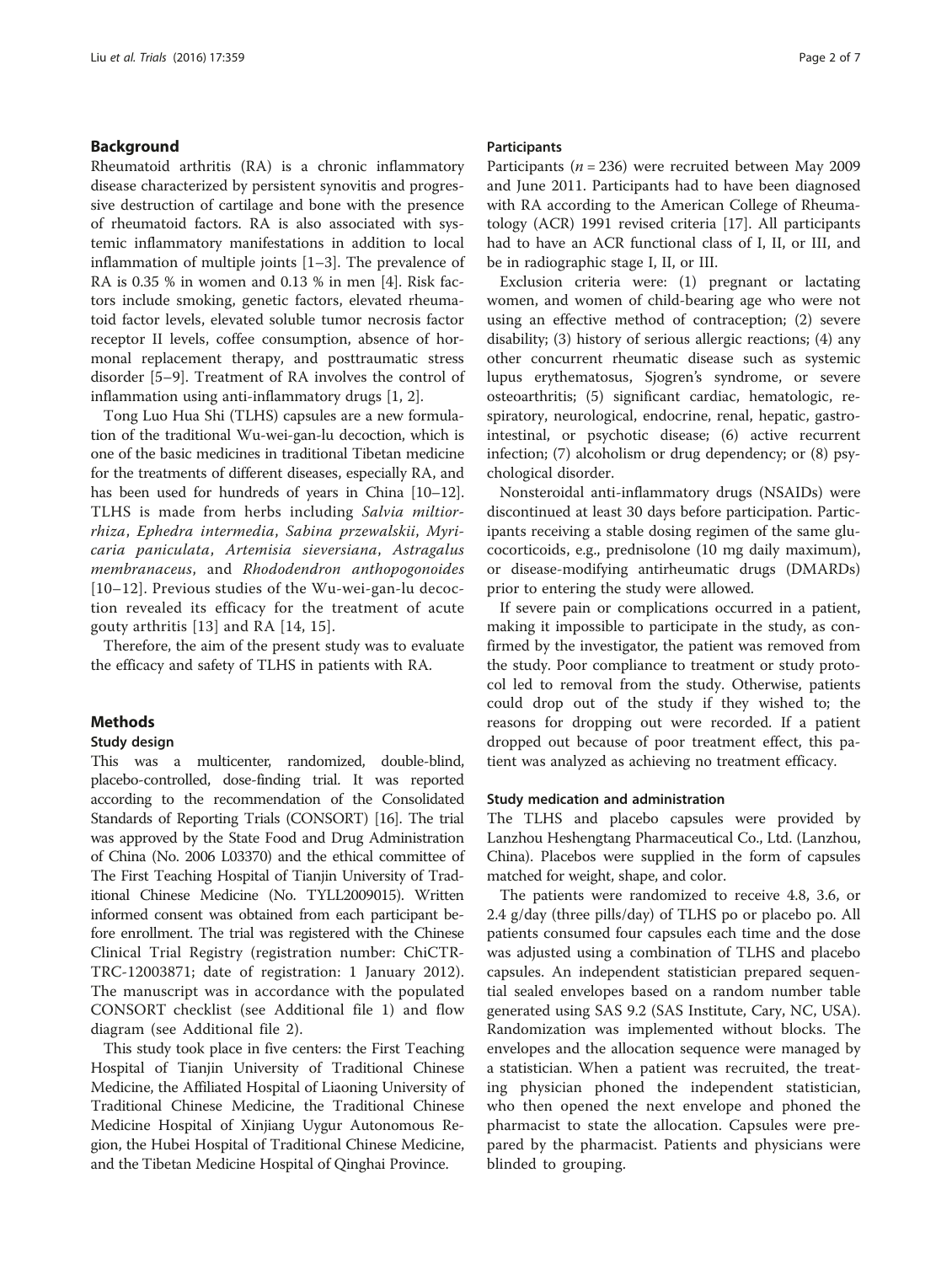<span id="page-2-0"></span>

## Table 1 Baseline characteristics of the participants

| Characteristic                                | TLHS 4.8 g          | TLHS 3.6 g        | TLHS 2.4 g         | Placebo           |
|-----------------------------------------------|---------------------|-------------------|--------------------|-------------------|
| Age, years, mean $\pm$ SD                     | $47.54 \pm 11.14$   | $50.76 \pm 9.69$  | $50.59 \pm 10.61$  | $50.12 \pm 10.45$ |
| Gender, n, M : F                              | 12:47               | 11:48             | 8:51               | 7:52              |
| Height, cm, mean $\pm$ SD                     | $162.88 \pm 6.49$   | $162.08 \pm 6.16$ | $161.78 \pm 5.40$  | $162.37 \pm 5.60$ |
| Weight, kg, mean $\pm$ SD                     | $61.83 \pm 9.87$    | $61.04 \pm 9.65$  | $60.14 \pm 9.04$   | $61.88 \pm 9.29$  |
| Marital status, married : other               | 53:6                | 56:3              | 55:4               | 56:3              |
| Duration of disease, months                   | 3.00-180.00         | $2.00 - 216.00$   | 5.00-183.00        | 2.00-276.00       |
| Medication, use : no use                      | 20:39               | 28:31             | 32:27              | 28:31             |
| Radiographic stage, I: II: III                | 30:25:4             | 23:32:4           | 27:22:10*          | 33:21:5           |
| Joint functional stage, I: II: III            | 13:46:0             | 9:47:3            | 9:42:8             | 15:40:4           |
| Pain (VAS), cm, mean $\pm$ SD                 | $5.68 \pm 1.12$     | $5.68 \pm 1.27$   | $5.48 \pm 1.19$    | $5.52 \pm 1.13$   |
| Tender joint counts, $n$ , mean $\pm$ SD      | $9.12 \pm 5.07$     | $8.47 \pm 5.06$   | $7.36 \pm 3.87$    | $9.24 \pm 5.33$   |
| Swollen joint counts, $n$ , mean $\pm$ SD     | $6.27 \pm 3.47$     | $5.83 \pm 3.34$   | $5.20 \pm 2.54$    | $6.19 \pm 3.57$   |
| Morning stiffness, min, mean $\pm$ SD         | $82.03 \pm 37.73$   | $81.36 \pm 37.61$ | $83.31 \pm 50.88$  | $90.25 \pm 71.24$ |
| Grip strength, mmHg, mean $\pm$ SD            | $36.11 \pm 25.84$   | $32.53 \pm 22.57$ | $35.07 \pm 24.00$  | $34.87 \pm 24.97$ |
| Physician's assessments, score, mean $\pm$ SD | $5.32 \pm 1.12$     | $5.34 \pm 1.33$   | $5.07 \pm 1.11$    | $5.30 \pm 1.17$   |
| HAQ, score, mean $\pm$ SD                     | $16.68 \pm 11.87$   | $18.10 \pm 12.78$ | $15.39 \pm 11.09$  | $17.07 \pm 12.85$ |
| $RF, U/ml, mean \pm SD$                       | $163.69 \pm 258.04$ | 74.72 ± 110.88    | $99.19 \pm 149.96$ | 79.04 ± 131.09    |
| CRP, mg/dl, mean $\pm$ SD                     | $7.38 \pm 15.13$    | $11.11 \pm 30.01$ | $6.83 \pm 12.42$   | $7.49 \pm 16.67$  |
| ESR, mm/h, mean $\pm$ SD                      | $22.39 \pm 19.73$   | $27.21 \pm 25.14$ | $27.93 \pm 25.00$  | $26.39 \pm 23.04$ |

 $*P < 0.05$  versus the placebo group

VAS visual analog scale, HAQ Health Assessment Questionnaire, RF rheumatoid factor, CRP C-reactive protein, ESR erythrocyte sedimentation rate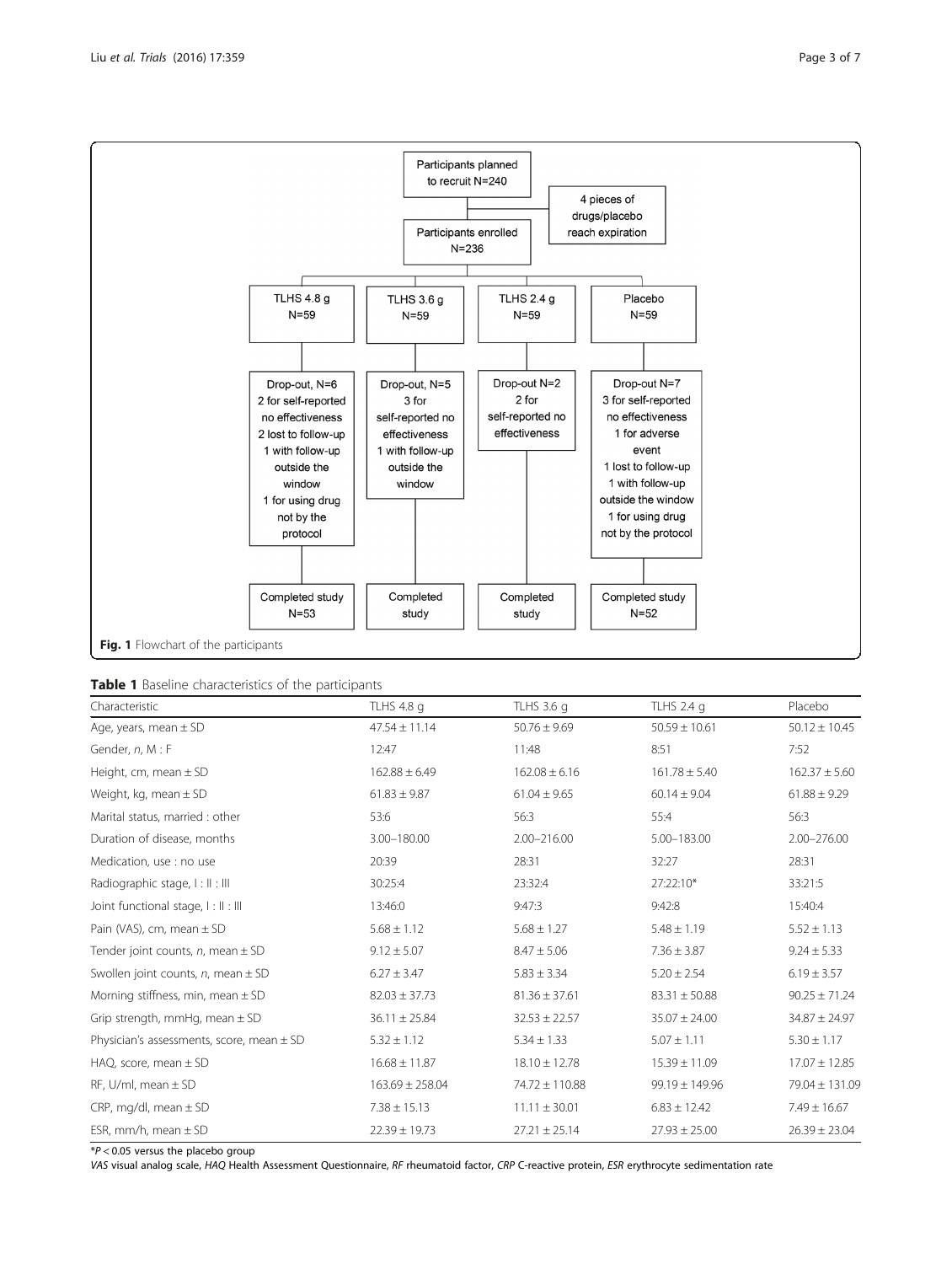<span id="page-3-0"></span>Table 2 Adverse events and adverse drug reactions

| Event/reaction                           |        |        | TLHS 4.8 g TLHS 3.6 g TLHS 2.4 g Placebo |        |
|------------------------------------------|--------|--------|------------------------------------------|--------|
| Adverse events, n (%)                    | 3(5.1) | 2(3.4) | 3(5.1)                                   | 3(5.1) |
| Adverse drug reactions, 2 (3.4)<br>n(96) |        | 1(1.7) | 2(3.4)                                   | 1(1.7) |

According to the pain status and for all patients, including the patients in the placebo group, 25 mg of diclofenac sodium enteric-coated tablets (Voltaren, Beijing Novartis Pharmaceutical Co., Ltd., Beijing, China) bid or tid, and/or 20 mg of leflunomide (Fujian Huitian Biological Pharmaceutical Co., Ltd., Fuzhou City, China) were allowed, if necessary, after the second week of treatment, according to the treating physician's judgment. The treating physician was blind to the study treatment.

## Endpoints

The primary efficacy endpoint was the improvement in ACR20 [\[18](#page-6-0), [19](#page-6-0)]. Secondary endpoints were rheumatoid factor (RF) levels, C-reactive protein (CRP) levels, erythrocyte sedimentation rate (ESR), ACR50, ACR70, and safety.

#### Efficacy and safety

Safety was monitored until the last administration of TLHS or placebo. Frequency and severity of adverse effects and adverse drug reactions were observed at each visit. Clinical and laboratory tests such as tender and swollen joint counts based on Disease Activity Score 28 (DAS28) [\[20\]](#page-6-0), morning stiffness, average grip strength of two hands, 100-mm visual analog scale (VAS), and Health Assessment Questionnaire (HAQ)-disability index, were assessed by the investigators at screening, baseline, and at weeks 2, 4, and 8. Standard hematological and biochemical tests and urine analysis were also performed at each study site.

#### Statistical analysis

No data about TLHS was available in the literature on which to base the power analysis. However, based on data about Wu-wei-gan-lu, we estimated that the effective rate should be about 50 % in the control group and about 75– 80 % in the 4.8 g group. By setting the power at 80 %, α at 0.05, and the same sample size in each group, the minimal sample size for each group was between 39 and 59. By considering the drop-out rate, limitation of funds, and probable errors in estimating the effective rate, we decided to include 60 patients in each group.

The efficacy analysis was performed using the intentto-treat principle, which includes all randomized participants who underwent at least one post-treatment evaluation. The last observation carried forward method was used to substitute for missing data. The safety analysis was performed on all participants who received at least one dose of study medication.

Continuous data are presented as mean ± standard deviation (SD) and were analyzed using one-way analysis of variance (ANOVA) and Tukey's post hoc test. Categorical data are presented as frequencies and were analyzed using the chi-square test or Fisher's exact test, as appropriate. Statistical testing, unless otherwise stated, was two-sided and used a 5 % significance threshold. Data were analyzed with SAS 9.2 (SAS Institute, Cary, NC, USA).

## Results

#### Characteristics of the participants

A total of 240 participants from five centers were screened between May 2009 and June 2011 and provided a written informed consent (Fig. [1\)](#page-2-0); 216, 236, and 236 participants were included in the per-protocol set (PPS), the full analysis set (FAS), and the safety set (SS), respectively. Four patients could not be randomized because four sets of drugs/placebo (one in each group) had reached the expiration date before recruiting a subject. The decision was then taken to stop the study because the scientific

#### Table 3 Effective rate according to the ACR20, ACR50, and ACR70

|            | FAS, $n$ $(\%)$ |                  |                | PPS, $n$ (%) |                  |                   |  |
|------------|-----------------|------------------|----------------|--------------|------------------|-------------------|--|
|            | ACR70           | ACR50            | ACR20          | ACR70        | ACR50            | ACR <sub>20</sub> |  |
| TLHS 4.8 g | 6(10.2)         | 24 (40.7)******* | 45 (76.3)***** | 6(11.3)      | 23 (43.4)******* | 44 (83.0)*******  |  |
| TLHS 3.6 g | 2(3.4)          | 14 (23.7)        | 43 (72.9)*     | 2(3.7)       | 14(25.9)         | 42 (77.8)*****    |  |
| TLHS 2.4 g | 1(1.7)          | 9(15.3)          | 33 (55.9)      | (1.8)        | 9(15.8)          | 33 (57.9)         |  |
| Placebo    | 3(5.1)          | 8(13.6)          | 32 (54.2)      | 3(5.8)       | 8(15.4)          | 29 (55.8)         |  |

ACR American College of Rheumatology response criteria, FAS full analysis set, PPS per protocol set

 $*P < 0.05$  versus the placebo group

 $*p$  < 0.01 versus the placebo group

\*\*\* $P$  < 0.05 versus the 2.4 g group

\*\*\*\* $P < 0.01$  versus the 2.4 g group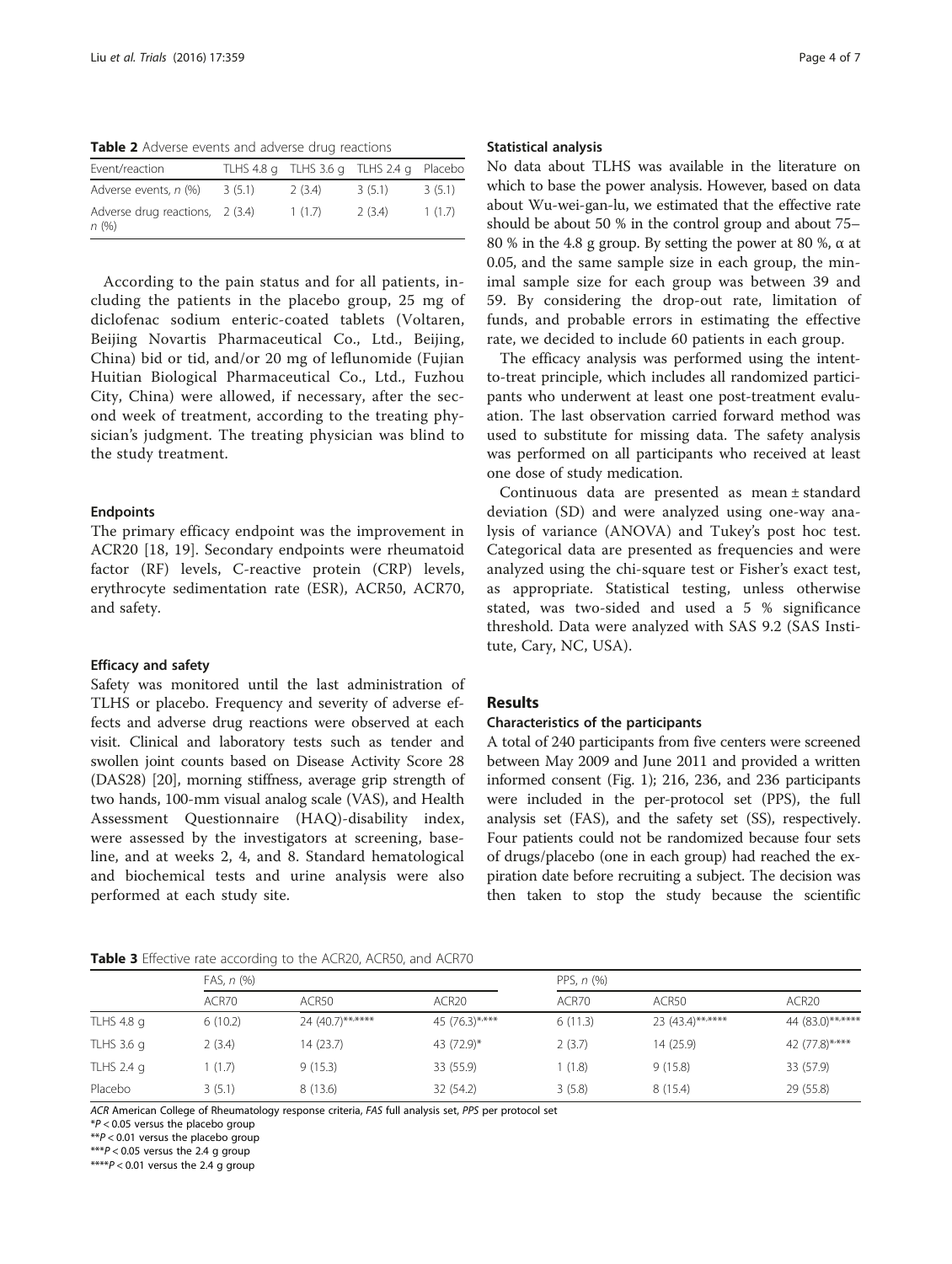<span id="page-4-0"></span>Table 4 Condition of the participants at end of the trial

| Indications                                           | <b>FAS</b>           |                      |                      | <b>PPS</b>         |                      |                      |                      |                    |
|-------------------------------------------------------|----------------------|----------------------|----------------------|--------------------|----------------------|----------------------|----------------------|--------------------|
|                                                       | <b>TLHS 4.8 g</b>    | TLHS 3.6 g           | TLHS 2.4 g           | Placebo            | TLHS 4.8 g           | TLHS 3.6 g           | TLHS 2.4 g           | Placebo            |
| Pain (VAS), cm, mean $\pm$ SD                         | $2.62 \pm 1.37***$   | $3.31 \pm 1.30***$   | $3.64 \pm 1.29$      | $3.99 \pm 1.42$    | $2.48 \pm 1.30***$   | $3.24 \pm 1.32*$     | $3.62 \pm 1.30$      | $3.89 \pm 1.45$    |
| Pain changes, cm, mean $\pm$ SD                       | $-3.06 \pm 1.95***$  | $-2.37 \pm 1.31***$  | $-1.85 \pm 1.51$     | $-1.53 \pm 1.70$   | $-3.31 \pm 1.87$ **  | $-2.44 \pm 1.25*$    | $-1.88 \pm 1.51$     | $-1.63 \pm 1.74$   |
| Tender joint counts, $n$ , mean $\pm$ SD              | $3.88 \pm 3.73$ **   | $4.80 \pm 3.24$      | $4.24 \pm 2.54*$     | $5.63 \pm 4.10$    | $3.96 \pm 3.89$      | $4.80 \pm 3.38$      | $4.19 \pm 2.53$      | $5.67 \pm 4.32$    |
| Tender joint changes, $n$ , mean $\pm$ SD             | $-5.24 \pm 3.54***$  | $-3.68 \pm 3.19$     | $-3.12 \pm 2.88$     | $-3.61 \pm 3.51$   | $-5.66 \pm 3.46$     | $-3.81 \pm 3.24$     | $-3.21 \pm 2.88$     | $-3.96 \pm 3.54$   |
| Swollen joint counts, $n$ , mean $\pm$ SD             | $2.24 \pm 2.09***$   | $2.68 \pm 1.82$      | $3.03 \pm 1.88$      | $3.41 \pm 2.49$    | $2.30 \pm 2.13$      | $2.56 \pm 1.77$      | $3.02 \pm 1.90$      | $3.31 \pm 2.47$    |
| Swollen joint changes, $n$ , mean $\pm$ SD            | $-4.03 \pm 3.58$ *   | $-3.15 \pm 2.48$     | $-2.17 \pm 2.43$     | $-2.78 \pm 2.96$   | $-4.38 \pm 3.61*$    | $-3.31 \pm 2.43$     | $-2.30 \pm 2.37$     | $-3.04 \pm 3.01$   |
| Morning stiffness, min, mean $\pm$ SD                 | $36.53 \pm 24.69***$ | $46.10 \pm 26.57$    | $50.14 \pm 36.08$    | $54.93 \pm 41.78$  | $35.00 \pm 23.27**$  | $45.56 \pm 27.29$    | $50.14 \pm 36.67$    | $55.21 \pm 44.38$  |
| Morning stiffness changes, min, mean $\pm$ SD         | $-45.51 \pm 34.71$   | $-35.25 \pm 21.40$   | $-33.17 \pm 28.42$   | $-35.32 \pm 42.23$ | $-50.09 \pm 33.56$   | $-38.15 \pm 19.96$   | $-33.81 \pm 28.70$   | $-39.12 \pm 43.33$ |
| Grip strength, mmHg, mean $\pm$ SD                    | $47.68 \pm 28.59$    | $38.80 \pm 24.49$    | $40.58 \pm 26.27$    | $38.84 \pm 25.12$  | $47.14 \pm 29.13$    | $36.00 \pm 23.63$    | $39.63 \pm 26.22$    | $36.99 \pm 25.07$  |
| Grip strength changes, mmHg, mean $\pm$ SD            | $11.57 \pm 21.19***$ | $6.27 \pm 7.07$      | $5.51 \pm 10.01$     | $3.97 \pm 8.53$    | $12.32 \pm 22.21***$ | $6.76 \pm 6.98$      | $5.70 \pm 10.13$     | $3.93 \pm 8.75$    |
| Physician's assessments, score, mean $\pm$ SD         | $2.65 \pm 1.40***$   | $3.32 \pm 1.37$      | $3.62 \pm 1.34$      | $3.79 \pm 1.42$    | $2.52 \pm 1.34***$   | $3.24 \pm 1.37$      | $3.62 \pm 1.36$      | $3.68 \pm 1.45$    |
| Physician's assessments changes, score, mean $\pm$ SD | $-2.67 \pm 1.91$ **  | $-2.02 \pm 1.36$     | $-1.45 \pm 1.48$     | $-1.51 \pm 1.65$   | $-2.92 \pm 1.84***$  | $-2.07 \pm 1.30$     | $-1.46 \pm 1.49$     | $-1.60 \pm 1.71$   |
| HAQ, score, mean $\pm$ SD                             | $10.31 \pm 9.91$     | $12.69 \pm 11.05$    | $11.36 \pm 9.64$     | $12.92 \pm 11.35$  | $11.19 \pm 10.06$    | $12.89 \pm 11.25$    | $11.65 \pm 9.67$     | $13.60 \pm 11.64$  |
| HAQ changes, score, mean $\pm$ SD                     | $-6.37 \pm 8.60$     | $-5.41 \pm 6.98$     | $-4.03 \pm 5.60$     | $-4.15 \pm 7.90$   | $-6.89 \pm 8.89$     | $-5.83 \pm 7.13$     | $-4.18 \pm 5.64$     | $-4.31 \pm 8.13$   |
| RF, U/ml, mean $\pm$ SD                               | $122.61 \pm 194.75$  | $60.55 \pm 99.04$    | $90.35 \pm 160.68$   | $64.88 \pm 102.79$ | $129.88 \pm 203.21$  | $63.42 \pm 104.21$   | $93.28 \pm 165.28$   | $67.93 \pm 109.24$ |
| CRP, mg/dl, median $\pm$ IQR                          | $12.63 \pm 44.50$    | $5.68 \pm 10.62$     | $5.48 \pm 8.48$      | $6.81 \pm 15.15$   | $14.05 \pm 47.27$    | $5.75 \pm 11.03$     | $5.78 \pm 8.70$      | $7.25 \pm 16.20$   |
| ESR, $mm/h$ , mean $\pm$ SD                           | $21.24 \pm 21.91$    | $21.32 \pm 24.15$    | $22.95 \pm 20.24$    | $23.25 \pm 19.66$  | $20.69 \pm 21.89$    | $21.39 \pm 25.25$    | $23.75 \pm 20.42$    | $24.26 \pm 20.56$  |
| Joint functional stage, I: II: III                    | 22:37:0              | 14:44:1              | 16:40:3              | 20:37:2            | 21:32:0              | 14:39:1              | 16:38:3              | 19:32:1            |
| Voltaren use : no use                                 | $3:56***$            | $10:47**$            | 20:38**              | 23:33              | $3:50***$            | $9:45***$            | 20:37                | 21:31              |
| Frequency of Voltaren use, mean $\pm$ SD              | $7.40 \pm 8.08***$   | $17.80 \pm 13.02$ ** | $22.03 \pm 17.11***$ | $39.32 \pm 20.13$  | $7.40 \pm 8.08$ **   | $17.63 \pm 13.35***$ | $22.03 \pm 17.11***$ | $39.29 \pm 20.34$  |
| Leflunomide use : no use                              | 14:45                | 22:35                | 22:36                | 24:32              | 41:39                | 20:34                | 22:35                | 22:30              |

FAS full analysis set, PPS per protocol set, VAS visual analog scale, HAQ Health Assessment Questionnaire, RF rheumatoid factor, CRP C-reactive protein, ESR erythrocyte sedimentation rate

\*P < 0.05 and \*\*P < 0.01 versus the placebo group. There were 226 patients in these four groups. Ten patients dropped out before the first follow-up at 2 weeks. The other dropouts were included in this table using the last follow-up data as the final data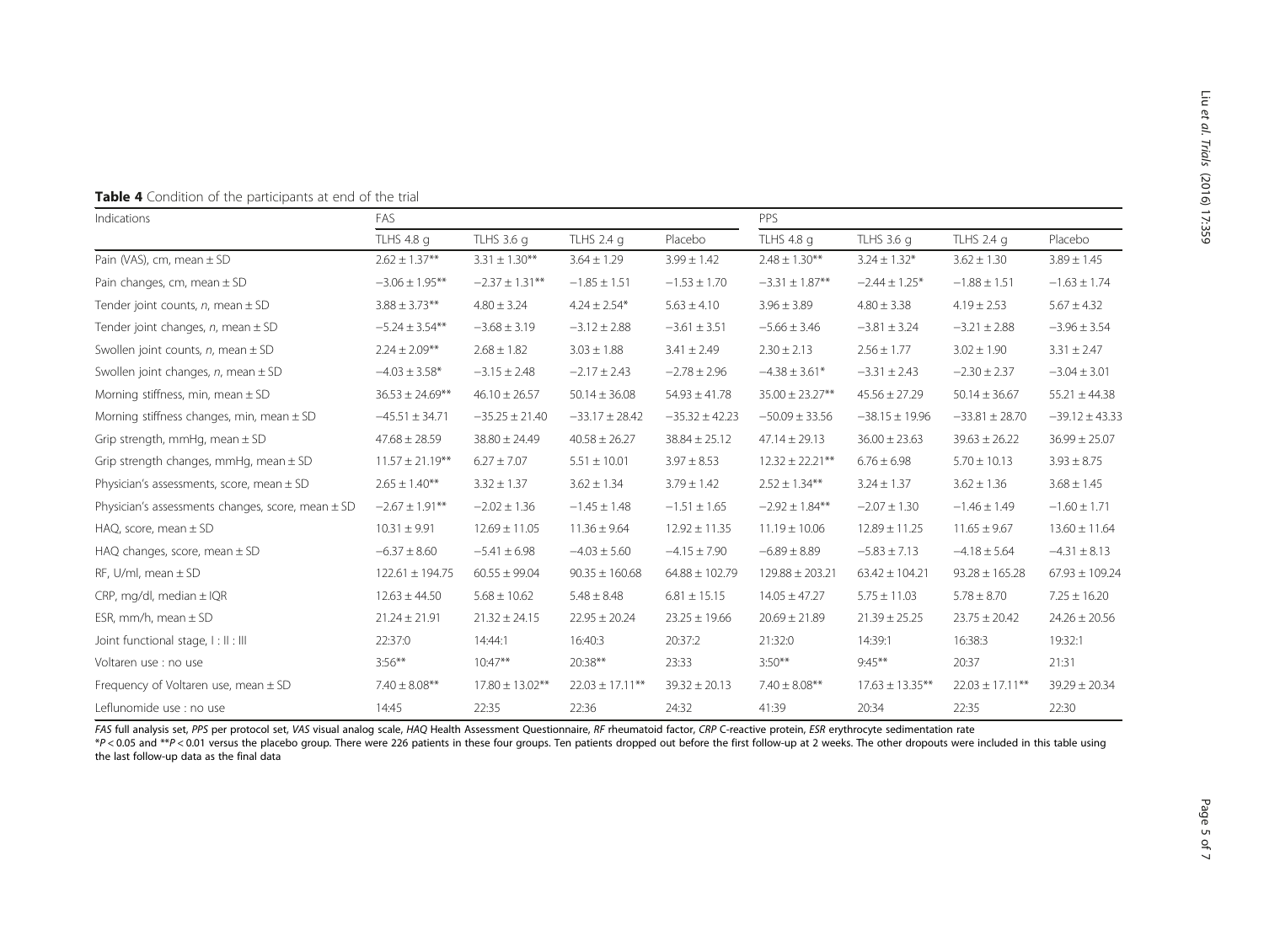<span id="page-5-0"></span>committee wanted to use the same batch of drugs for all patients. Twenty participants dropped out (Fig. [1](#page-2-0)).

Except for the radiographic stage  $(P = 0.031)$ , there was no clinically significant difference between the groups at baseline (all  $P > 0.10$ ) (Table [1\)](#page-2-0).

# Safety

Treatment tolerance was good. In the TLHS 4.8 g group, one case of insomnia and one case of gastroenteric reaction were reported. In the 3.6 g group, there was one case of arrhythmia. In the 2.4 g group, one case of upset stomach and one case of minor hepatic lesion were reported. A case of hepatic dysfunction was reported in the placebo group. There was no significant difference in the incidences of adverse events  $(P = 0.963)$  or adverse drug reactions ( $P = 0.878$ ) between the groups (Table [2](#page-3-0)). No serious adverse event occurred in the trial.

#### Effective rate of the ACR improvement

After 8 weeks, the improvement rates of the ACR20 in the TLHS 4.8 g and 3.6 g groups were significantly higher than in the placebo group  $(P = 0.012$  and  $P =$ 0.035 in FAS, respectively;  $P = 0.002$  and  $P = 0.016$  in PPS, respectively). The improvement rate of the ACR20 in the 4.8 g group was higher than in the TLHS 2.4 g group ( $P = 0.020$  in FAS;  $P = 0.004$  in PPS). The improvement rate of the ACR50 in the TLHS 4.8 g group was significantly higher compared with the placebo group  $(P =$ 0.001 in FAS;  $P = 0.002$  in PPS) and the TLHS 2.4 g group  $(P = 0.002$  in FAS;  $P = 0.001$  in PPS) (Table [3\)](#page-3-0).

#### Secondary outcomes

The symptoms of the participants after treatments were significantly relieved. There were significant differences in the symptoms of RA between the TLHS groups and the placebo group after 8 weeks of treatments (Table [4](#page-4-0)).

# **Discussion**

TLHS is a new formulation of the traditional Tibetan medicine Wu-wei-gan-lu decoction that has been used for the treatment of RA for hundreds of years in China. This study aimed to evaluate the efficacy and safety of TLHS in patients with RA. Results showed that after 8 weeks, ACR20 improvement in the TLHS 4.8 g and 3.6 g groups was significantly higher than in the placebo group. ACR50 improvement in the TLHS 4.8 g group was significantly higher compared with the placebo group. There was no difference in adverse events between the groups. TLHS improved the symptoms of patients with RA according to the ACR20. Moreover, TLHS was safe.

The quality of TLHS in China is controlled by HPLC analysis [\[21](#page-6-0), [22](#page-6-0)]. In previous pharmacodynamics studies, TLHS revealed obvious inhibitory effects on swollen feet induced by albumen, formaldehyde, or adjuvant injections, and on edema of the ears of mice induced by xylene [[23](#page-6-0), [24](#page-6-0)]. In addition, studies have shown that TLHS reduced the writhing responses to acetic acid injection and tail flick against thermal stimulation [[10, 25](#page-6-0)–[29](#page-6-0)]. It can also increase the coagulation time and regulate the phagocytic immunity of macrophages in mice. Toxicology studies suggested that after giving high, moderate, or low doses of TLHS for 6 months, the hematologic, biochemical, and histopathological indexes were normal [\[10, 25](#page-6-0)–[29\]](#page-6-0). Furthermore, experimental data showed that the maximum tolerable dose of TLHS was as high as 75.6 g/kg, which is equivalent to 300 times the clinical dose for adults. Previous clinical trials showed that the basic formula of TLHS, Wuwei-gan-lu decoction, has immunoregulatory and antiarthritic effects for treating RA [\[14, 15\]](#page-6-0).

The present study suggests that TLHS may be used to treat the symptoms of RA and to improve the quality of life, and that it is safe. On one hand, it demonstrated a good mid-term safety profile and good treatment compliance, in spite of some mild and transient adverse events or reactions including insomnia, gastroenteric reactions, and arrhythmias. On the other hand, the symptoms such as pain, tenderness, swelling, and morning stiffness were improved by TLHS. The patients' grip strength and their conditions assessed by the physician could also be improved. Finally, fewer painkillers were needed by the patients. Nevertheless, it must be stressed that these results were obtained in a Chinese population and that traditional Chinese medicine is seldom used in Western countries.

The present study is not without limitations. Even if it was a multicenter trial, the sample size was relatively small. Second, only a limited panel of inflammatory markers was assessed. Further study is necessary to determine the comprehensive mechanisms of TLHS on inflammation. Larger studies are necessary to adequately demonstrate the effects of TLHS on RA. Other chronic inflammatory conditions might also benefit from TLHS.

## **Conclusions**

The results of the present study showed that TLHS is safe and effective in improving the primary effective values and reducing the secondary symptoms in patients with RA.

# Additional files

[Additional file 1:](dx.doi.org/10.1186/s13063-016-1481-3) CONSORT 2010 Checklist. (DOC 217 kb) [Additional file 2:](dx.doi.org/10.1186/s13063-016-1481-3) CONSORT flow diagram. (PDF 483 kb)

#### Abbreviations

ACR, American College of Rheumatology; DMARD, disease-modifying antirheumatic drug; FAS, full analysis set; HAQ, Health Assessment